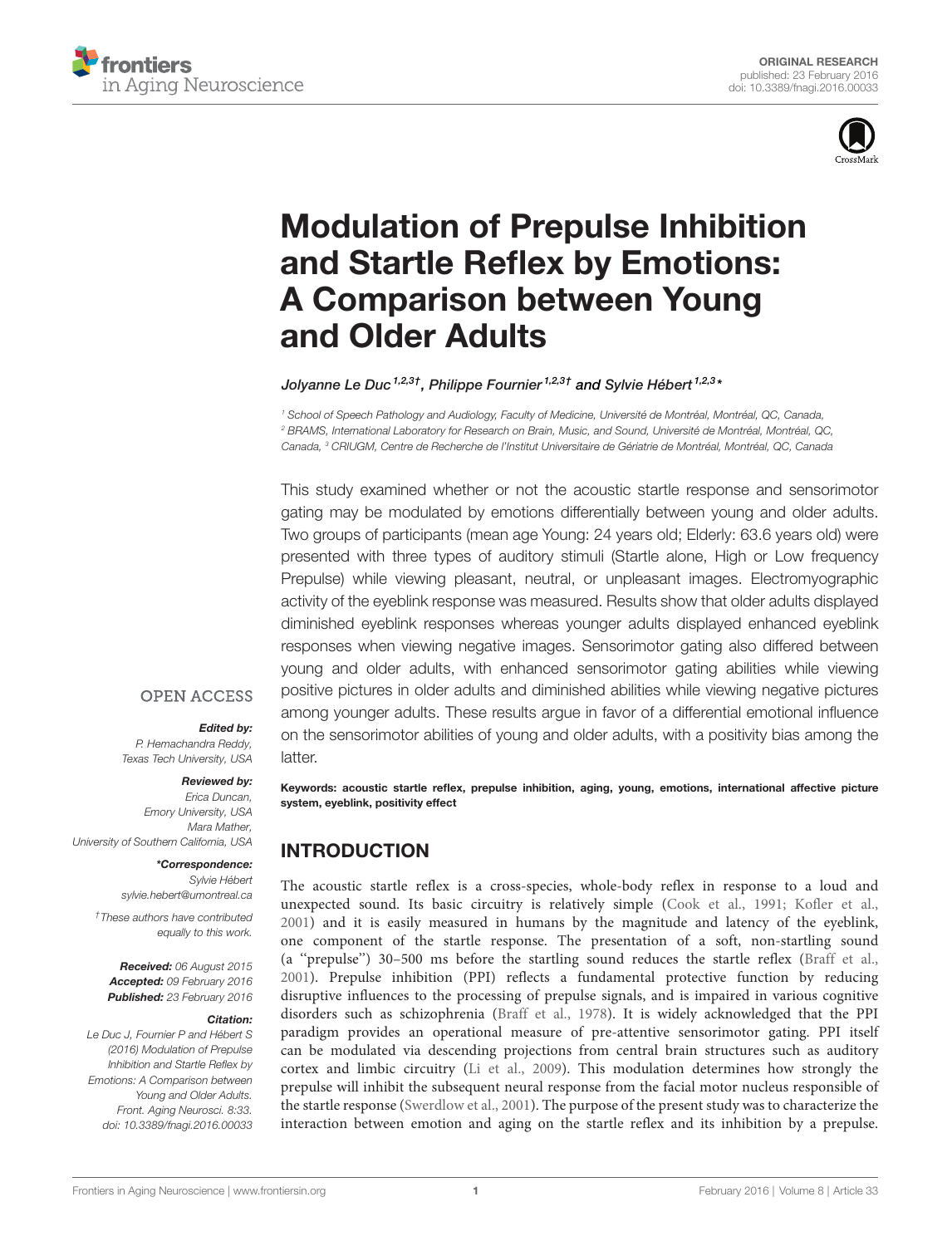The general consensus among the many studies investigating the influence of emotions on the startle reflex is that it is reliably modulated by the affective valence of the emotions, i.e., pleasant vs. unpleasant [\(Vrana et al.,](#page-7-6) [1988;](#page-7-6) [Bradley et al.,](#page-6-0) [1990,](#page-6-0) [1996b;](#page-6-1) [Lang et al.,](#page-7-7) [1990;](#page-7-7) [Lang,](#page-7-8) [1995;](#page-7-8) [Vanman et al.,](#page-7-9) [1996;](#page-7-9) [Hawk and](#page-7-10) [Cook,](#page-7-10) [1997,](#page-7-10) [2000;](#page-7-11) [Bradley and Lang,](#page-6-2) [2000;](#page-6-2) [Roy et al.,](#page-7-12) [2009\)](#page-7-12), including fear (for a review, see [Grillon and Baas,](#page-7-13) [2003\)](#page-7-13). When exposed to pleasant, neutral or unpleasant stimuli (pictures or sounds), young adults show a typical pattern consisting of a stronger startle reflex during unpleasant than under neutral emotion, and a weaker one during pleasant than under neutral condition [\(Vrana et al.,](#page-7-6) [1988;](#page-7-6) [Bradley et al.,](#page-6-0) [1990,](#page-6-0) [1993,](#page-6-3) [1996a,](#page-6-4)[c;](#page-6-5) [Feng et al.,](#page-7-14) [2011\)](#page-7-14). This pattern of responses is interpreted in terms of appetitive vs. aversive states, negative affective states engaging the defensive system that entails potentiation of the startle reflex, and positive affective states engaging the appetitive system that diminishes the startle reflex [\(Lang et al.,](#page-7-7) [1990\)](#page-7-7).

When considering the influence of age and emotion on the startle reflex, the appetitive/aversive model does not apply in a straightforward fashion. Accordingly, a recent study reported opposite eyeblink patterns for young and old adults: young adults displayed the typical pattern, that is, potentiated eyeblink when viewing unpleasant pictures whereas older adults displayed a reduced eyeblink when viewing the same pictures [\(Feng et al.,](#page-7-14) [2011\)](#page-7-14).

The possibility of a joint influence of emotions and age on PPI is important to consider since PPI is widely used to investigate pathological conditions such as schizophrenia—usually encountered in young people—and Alzheimer's disease—found in the elderly [\(Braff and Geyer,](#page-7-15) [1990;](#page-7-15) [Kumari et al.,](#page-7-16) [2007;](#page-7-16) [Wang et al.,](#page-7-17) [2012\)](#page-7-17). If sensorimotor gating were influenced by affective states or aging, these might become confounding variables in the analysis of PPI deficits. In the present study, young and older adults were asked to view pleasant, neutral or unpleasant pictures retrieved from the International Affective Picture System (IAPS; [Bradley and Lang,](#page-6-6) [2007\)](#page-6-6) paired with acoustic startle and prepulse sounds. Based on previous work [\(Feng et al.,](#page-7-14) [2011\)](#page-7-14), our expectation was that negative pictures would potentiate the startle reflex response in the young but not in the elderly. Given the paucity of available information regarding the influence of age and emotion on PPI (e.g., [Hawk](#page-7-11) [and Cook,](#page-7-11) [2000,](#page-7-11) who found no effect of emotions on PPI in young adults), our only expectation was that—if positive and negative emotions are processed differently in young and older adults–, PPI in older adults should be different for positive compared to neutral and negative images, and either the opposite pattern or no effect of emotions in young adults.

# MATERIALS AND METHODS

## **Participants**

Two groups participated in the study: 26 Young (mean age of 24 years; range =  $20-29$ , SD =  $2.6$ ) and 29 Elderly adults (mean age of 63.6 years; range =  $56-69$ , SD = 3.6). An additional 7 young and 17 elderly adults were tested but were eliminated because they were considered non-responsive to the startle paradigm (see ''Data Processing'' Section below for details). Four young and one elderly participants were excluded on the basis of noisy EMGs or too many spontaneous blinks just before the startling stimuli. Participants were recruited through posted ads, word of mouth, as well as BRAMS' and CRIUGM's participant pools. The two groups were similar in gender (9 men in the Young and 10 in the Elderly group) and depressive symptomatology, but the younger participants were slightly more educated than the elderly (**[Table 1](#page-2-0)**). Preliminary analyses with years of education as a covariate did not yield any significant effect of this factor or interaction with any other factors. They all selfreported good psychological and physical health and had normal hearing or only mild hearing loss as confirmed by audiometry performed in the laboratory with clinical equipment and procedure (hearing thresholds <45 dB HL at any frequency between 250 Hz and 4 kHz in at least one ear) and normal or corrected-to-normal vision. Participants with uncontrolled medical conditions (e.g., hypertension, diabetes), psychological, psychiatric or neurological conditions (depression, mood disorders, anxiety, bipolarity, etc.) and medication intake affecting nervous system were excluded. None of the participants was a smoker. The study was approved by the local ethics committees of the Université de Montréal and Institut Universitaire de Gériatrie de Montréal and was conducted with informed and written consent from all participants.

## Stimuli and Apparatus

#### **Questionnaire**

The Beck Depression Inventory II (BDI-II; [Beck et al.,](#page-6-7) [1996\)](#page-6-7) was used to rule out participants suffering from severe depression  $(scores \geq 30; Cook et al., 1991).$  $(scores \geq 30; Cook et al., 1991).$  $(scores \geq 30; Cook et al., 1991).$  $(scores \geq 30; Cook et al., 1991).$  $(scores \geq 30; Cook et al., 1991).$ 

## Startle and PPI Stimuli

As previously reported [\(Fournier and Hébert,](#page-7-18) [2013\)](#page-7-18), the auditory task consisted of three different stimuli (**[Figure 1](#page-2-1)**): (i) Startle, a 50 ms broadband noise burst (20 Hz–20 kHz) set at 105 dB(A) SPL with near instantaneous rise-fall time  $(<1$  ms); (ii) low frequency prepulses centered at 500 Hz (200–1200 Hz); and (iii) high-frequency prepulses centered at 4000 Hz (3.5–4.5 kHz). Two different prepulse sounds were used in order to maximize the probability of producing inhibition. The prepulse trials were 50 ms noise bursts presented at 65 dB(A) SPL with near instantaneous rise-fall time (<1 ms) that preceded a startle noise by 120 ms. The inter-stimulus interval (ISI) of 120 ms (SOA = 170 ms) was selected to maximize magnitude inhibition [\(Braff et al.,](#page-7-3) [1978\)](#page-7-3). The Intertrial-interval (ITI) time was randomly set at a value between 15 and 23 s in each block to decrease anticipation of the auditory stimulus [\(Patrick et al.,](#page-7-19) [1993\)](#page-7-19). All stimuli were presented in a silent background and created using Max/MSP Software program (Cycling 74, San Francisco, CA, USA).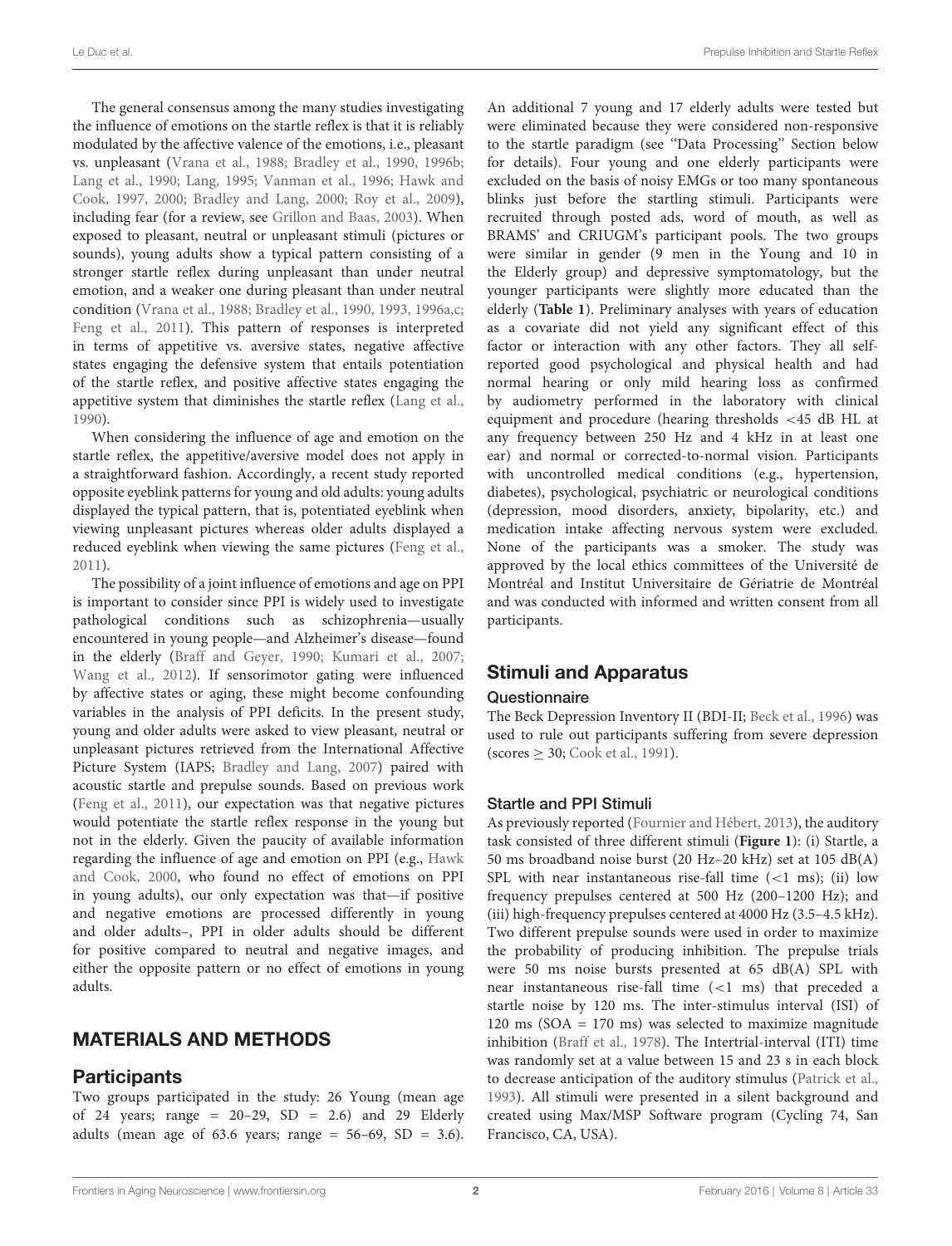<span id="page-2-0"></span>

|  | TABLE 1   Socio-demographic characteristics (standard deviation, SD) of Young adults and Elderly. |  |  |  |
|--|---------------------------------------------------------------------------------------------------|--|--|--|
|  |                                                                                                   |  |  |  |

|                         | Young $(N = 26)$ | Elderly $(N = 29)$ | p-value |  |
|-------------------------|------------------|--------------------|---------|--|
| Age in years (SD)       | 24.0(2.6)        | 63.6(3.6)          | < 0.001 |  |
| Male/Female             | 9/17             | 10/19              | n.s.    |  |
| Education in years (SD) | 16.5(1.8)        | 14.8(3.1)          | 0.02    |  |
| BDI-II (SD)             | 5.3(4.0)         | 4.6(5.3)           | n.s.    |  |
| Right ear               |                  |                    |         |  |
| PTA low frequencies     | 6.3(4.7)         | 9.4(7.2)           | n.s.    |  |
| PTA mid frequencies     | 5.7(4.5)         | 13.9(10.7)         | 0.001   |  |
| PTA high frequencies    | 4.8(5.0)         | 28.4 (13.5)        | < 0.001 |  |
| Left ear                |                  |                    |         |  |
| PTA low frequencies     | 3.9(4.7)         | 9.1(7.1)           | 0.002   |  |
| PTA mid frequencies     | 4.1(4.9)         | 11.6(7.0)          | < 0.001 |  |
| PTA high frequencies    | 5.0(4.9)         | 28.1 (13.4)        | < 0.001 |  |

Pure tone threshold average (PTA) in dB HL (SD) for low frequencies (250, 500, 750 Hz), mid frequencies (1000, 1500, 2000 Hz) and high frequencies (3000, 4000, 6000, 8000 Hz).

#### Visual Stimuli

Originally 75 color photographs representing daily objects or situations that elicit emotions normally occurring in life were selected from the International Affective Picture System [\(Bradley](#page-6-6) [and Lang,](#page-6-6) [2007\)](#page-6-6). A pilot study was conducted involving 30 young (19–27 years old) and 27 older participants (55–80 years old) not included in this study but recruited using the same inclusion and exclusion criteria, in order to create two sets of stimuli comparable for the Young and the Elderly groups, as assessed with the Self-Assessment Manikin (SAM; [Bradley](#page-6-3) [et al.,](#page-6-3) [1993;](#page-6-3) [Bradley and Lang,](#page-6-8) [1994\)](#page-6-8). Pictures were pleasant, neutral or unpleasant. To minimize the confounding effect of arousal on physiological responses, a subset of stimuli were chosen such that pictures from each emotional category did not differ in level of arousal between age groups. The final set thus included 66 pictures (22 pictures for each emotional category), with 59 pictures common to both groups and seven that differed across groups. While arousal ratings did not differ between age groups for any emotional category ( $Fs < 1$ ) for both Group and Group  $\times$  Emotion), the corresponding

<span id="page-2-1"></span>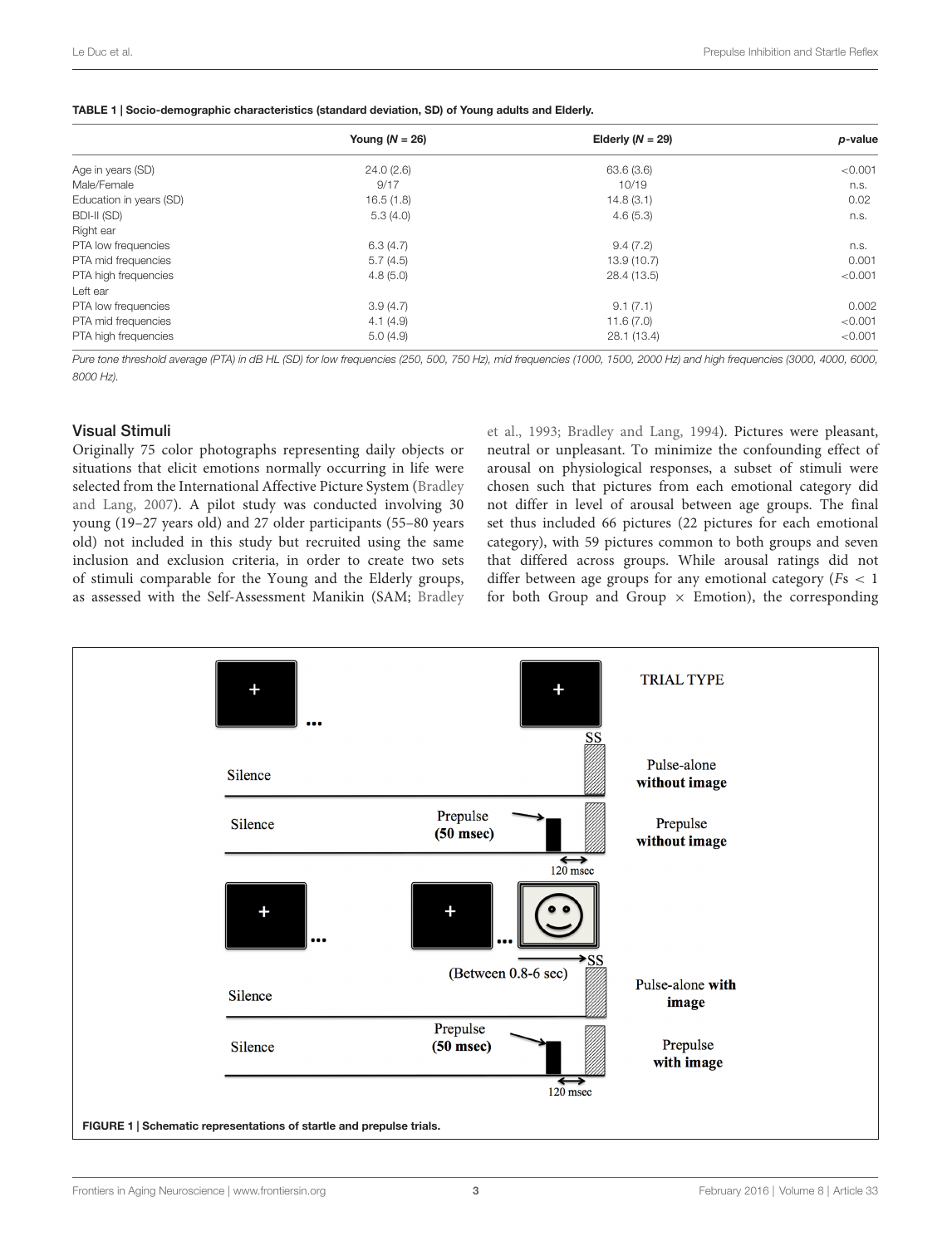valence, however, differed. Like several previous studies have reported [\(Grühn and Scheibe,](#page-7-20) [2008\)](#page-7-20), older adults rated positive pictures as more positive than younger adults (with means of 7.93 and 7.13, respectively,  $p < 0.001$ ), and negative pictures as more negative (with means of 1.79 and 2.19, respectively,  $p < 0.03$ ). All pictures numbers are available upon request.

#### EMG Measurement

Eyeblink activity was measured using two 4 mm Ag/AgCl shielded recording electrodes positioned 1.5 cm apart on the orbicularis oculi muscle under the left eye and a ground electrode on the forehead, according to guidelines [\(Blumenthal](#page-6-9) [et al.,](#page-6-9) [2005\)](#page-6-9). Signal acquisition was made using a IMac running the Acqknowledge 4.1 Software connected to a Biopac MP150 System (Biopac Systems, Inc., Santa Barbara, CA, USA) using the following settings:  $1000 \times$  amplification, 90-500 Hz bandpass filter, RMS transformation, A/D conversion at 1 kHz. The stimulus presentation system was coupled to a Fireface sound card (RME, Haimhausen, Germany) hosted by a PC computer. Startle noise presentation was synchronized with eyeblink activity recording via a square-wave trigger signal to precisely determine the window of responses for magnitudes and latencies of the eyeblink (see ''Data Processing'' Section below).

# Procedure

Participants were instructed to sit quietly in a soundproof booth, refrain from moving and listen to the sounds presented binaurally via closed dynamic headphones DT 770 Pro/250 while watching a series of pictures projected on a dark screen. The test session began with a 2 min silent acclimatizing period followed by practice trials (four pulse-alone stimuli and one picture of each type). The task itself consisted of three equivalent blocks of trials of an approximately 8-min duration counterbalanced for pleasantness and arousal. Each block consisted of 21 auditory stimuli (seven startles, seven low-frequency and seven high frequency prepulses) and 21 pictures (seven pleasant, seven neutral and seven unpleasant). Six pictures of each type were pseudo-randomly combined with an auditory stimulus (e.g., two pleasant pictures with startle, two pleasant pictures with low-frequency prepulse, two pleasant pictures with high frequency prepulse per block). One auditory stimulus of each type was presented without any image for control purposes and one image of each type was presented without auditory stimulus to reduce predictability. Within each block, images were pseudo-randomly presented such that no more than two images with the same picture type (pleasant, neutral and unpleasant) were presented in succession. Participants viewed each image for 6 s, and the auditory stimulus arose randomly between 800 ms and 6 s after image onset. The first 800 ms were excluded since picture onset is known to cause PPI and reflect attention processes [\(Bradley et al.,](#page-6-3) [1993\)](#page-6-3). All stimulus types were calibrated before each testing session with an SE SoundPro DL 1/3 octave level meter (Quest Technologies, WI, USA) using an EC-9A artificial ear coupler (Quest Electronics, Oconomowoc, WI, USA) with appropriate rates, that is, impulse for startle noises/prepulse, using the A-weighting frequency curve. The total duration of the task was about 30 min.

## Data Processing and Statistical Analyses

For valence and arousal ratings in the pilot study, data above two SD from the group mean were replaced by the average value of the appropriate group (Young or Elderly) for each picture type (6.6%). Statistical analyses were run separately on valence and arousal. Data were entered into analysis of variances (ANOVAs) with Emotional condition (Unpleasant, Neutral, Pleasant) as within-subjects factors and Group (Young vs. Elderly) as the between-subject factor.

## Startle and PPI Stimuli

All trials were visually inspected for excessive noise in the EMG signal and for any spontaneous blink occurring immediately before the startle stimuli. These trials were few (8.1% for Young adults and 6.8% for Elderly) and rejected from further analysis. For each participant, a baseline was defined from startle-alone trials only, by averaging the highest RMS amplitude value within a 200 ms window occurring 9–17 s before the startle noise onset, i.e., while no picture viewing. The peak-topeak amplitude of each startle response 20–120 ms from pulse onset was extracted from the RMS data. Data for each trial type were averaged for each picture type for each participant. Any peak-to-peak amplitude value of any trial (i.e., prepulse or startle) <2 SD above the average baseline was considered a non-response and was assigned zero magnitude. In addition, only participants having a 100% response probability for startle trials were included in the study (final sample = 26 young and 29 elderly).

For raw EMG startle, data were entered in a mixed ANOVA with Emotional condition (Unpleasant, Neutral, Pleasant) and Group (Young vs. Elderly) as the between-subject factor. For Startle and PPI, Z-scores were also calculated to account for high levels of variability between groups in EMG responses [\(Patrick](#page-7-19) [et al.,](#page-7-19) [1993;](#page-7-19) [Cuthbert et al.,](#page-7-21) [1996;](#page-7-21) [Feng et al.,](#page-7-14) [2011\)](#page-7-14). Startle and PPI Z-scores data > 2 SD from the group mean were replaced by the average value of the appropriate group (Young, Elderly) for each picture type (representing only 4.8% of all data). Z-scores were calculated for each participant using the formula  $z = (x - \bar{x})/s$ , where x is the magnitude value of the trial,  $\bar{x}$  is the mean response magnitude for all trials and  $s$  is the standard deviation of all trials.

Peak latency was obtained from the same time window but calculated from the raw EMG waveform following guidelines [\(Blumenthal et al.,](#page-6-9) [2005\)](#page-6-9). Raw latency data for startle and for PPI trials were entered in two separate mixed ANOVAs with Emotional Condition (Unpleasant, Neutral, Pleasant) as the within-subject factor and Group (Young vs. Elderly) as the between-subject factor. Latency facilitation was also calculated for each condition (Low- or High-Frequency prepulse) using the following formula: Latency facilitation = (pulsealone latency) – (Low- or High-Frequency prepulse) latency. Latency facilitation data were entered in a mixed ANOVA with Emotional Condition (Unpleasant, Neutral, Pleasant) and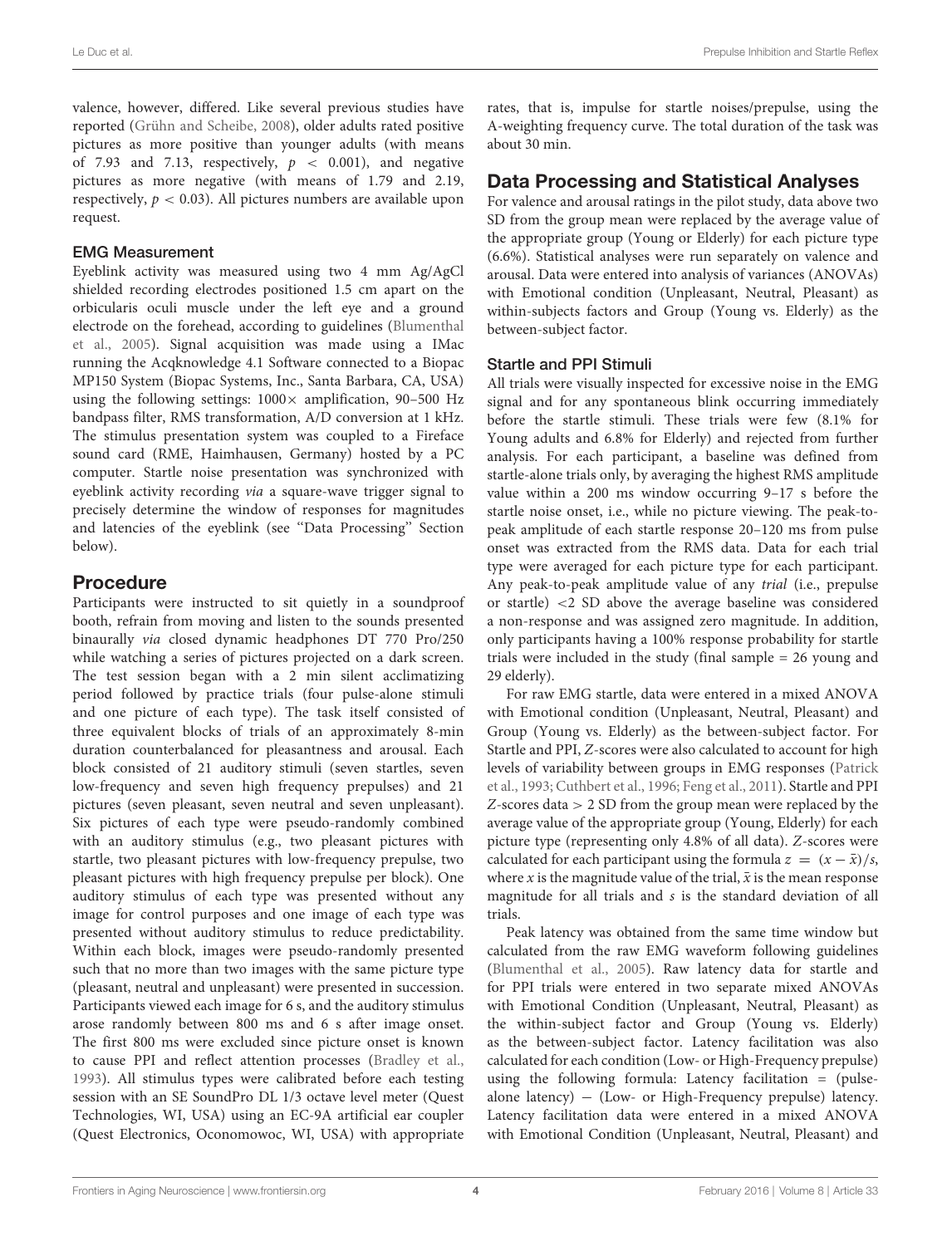Stimuli type (PPI High frequency, PPI Low frequency) as the within-subject factors and Group (Young vs. Elderly) as the between-subject factor. Peak rather than onset latencies were calculated because unlike onset latencies, peak latencies are not confounded by changes in reflex magnitude [\(Cadenhead et al.,](#page-7-22) [1999\)](#page-7-22).

All significant interactions and main effects were followed by appropriate ANOVA or t-tests. Bonferroni's correction for multiple comparisons was used for t-tests when appropriate in order to keep the alpha level to 0.05 throughout all analyses, although original degrees of freedom are reported. Therefore, the  $p$  values reported in this article are corrected values. Effect sizes are reported for main effects with  $\eta_p^2$  (Partial Eta squared). The no-image condition was compared between groups with independent sample t-tests.

# RESULTS

# **Startle**

## Raw EMG Data

**[Figure 2A](#page-4-0)** displays startle raw magnitude for the two groups and the three conditions. It is easily observable that Elderly had overall much smaller blink responses ( $M = 61 \mu V$ , SD = 81  $\mu$ V) than Young adults (*M* = 157  $\mu$ V, SD = 76  $\mu$ V). This was supported by a main Group effect,  $F_{(1,53)} = 20.29$ ,  $p < 0.001$ ,  $\eta_p^2$  = 0.277, and extends to startle trials not associated with pictures  $t_{(30.4)} = 3.51$ ,  $p = 0.001$ , with means of 56  $\mu$ V (SD = 37) and 133  $\mu$ V (SD = 107), respectively.

#### Z-Scores

**[Figure 2B](#page-4-0)** displays startle Z-scores for the two groups and the three emotional conditions. The main group effect was no longer significant,  $F_{(1,58)} = 2.21$ ,  $p = 0.09$ , but the two-way interaction Emotion  $\times$  Group was,  $F_{(2,106)} = 8.44$ ,  $p < 0.001$ ,  $\eta_p^2 = 0.137$ : as expected, Young adults displayed significantly greater startle reflex reactivity for unpleasant compared to neutral pictures,  $t_{(25)} = -2.98$ ,  $p = 0.006$ , with means of 0.78 (SD = 0.5) and

0.41 (SD = 0.7), respectively, and to pleasant pictures,  $t_{(25)} = 3.4$ ,  $p = 0.002$ , with a mean of 0.35 (SD = 0.6). Neutral and pleasant pictures did not differ  $(t < 1)$ . For the Elderly, the only significant difference was between the neutral and unpleasant pictures, with lower startle reflex reactivity for unpleasant compared to neutral  $t_{(29)} = 2.32$ ,  $p = 0.034$  with means of 0.6 (SD = 0.4) and 0.78 (SD = 0.4), respectively. The difference between pleasant and unpleasant pictures failed to reach significance  $t_{(29)} = -1.4$ ,  $p = 0.22$ , even though the startle reactivity to pleasant pictures was higher with a mean of  $0.74$  (SD = 0.5). Neutral and pleasant pictures did not differ  $(t < 1)$ .

# Prepulse Inhibition

#### Z-Scores

**[Figure 3](#page-5-0)** displays PPI Z-scores for the two groups and the three emotional conditions. The two-way interaction was significant,  $F_{(2,106)} = 7.23$ ,  $p = 0.001$ ,  $\eta_p^2 = 0.120$ . Interestingly, a significant main effect of Group was observed,  $F_{(1,53)} = 16.33$ ,  $p < 0.001$ ,  $\eta_p^2$  = 0.235, with overall more inhibition in the Elderly compared to the Young group. Following up on the two-way interaction, groups were analyzed separately and frequencies were merged. For the Young adults there was a significant main effect of Emotion,  $F_{(2,50)} = 14.68$ ,  $p < 0.001$ ,  $\eta_p^2 = 0.370$ , with negative images decreasing the inhibition significantly ( $M = -0.14$ , SD = 0.4) compared to positive images  $t_{(25)} = -4.58$ ,  $p < 0.001$  $(M = -0.47, SD = 0.2)$  and neutral images  $t_{(25)} = 4.04, p < 0.001$  $(M = -0.42, SD = 0.3)$ . For the Elderly group, there was a significant main effect of Emotion as well,  $F_{(2,56)} = 6.55$ ,  $p = 0.003$ ,  $\eta_p^2 = 0.190$ , with more inhibition while viewing pleasant  $(M = -0.6, SD = 0.1)$  than unpleasant  $t_{(28)} = -3.76, p = 0.001$  $(M = -0.5, SD = 0.2)$  and than neutral pictures  $t_{(28)} = -2.64$ ,  $p = 0.013$  ( $M = -0.5$ , SD = 0.2).

## Latency Data

**[Table 2](#page-5-1)** displays startle raw latency and latency facilitation data for the two groups in the three conditions and the without-image condition.



<span id="page-4-0"></span>Young adults and Elderly. The without-image condition is shown for comparison. Error bars are standard errors. \* $p < 0.05$ ; \*\* $p < 0.01$ .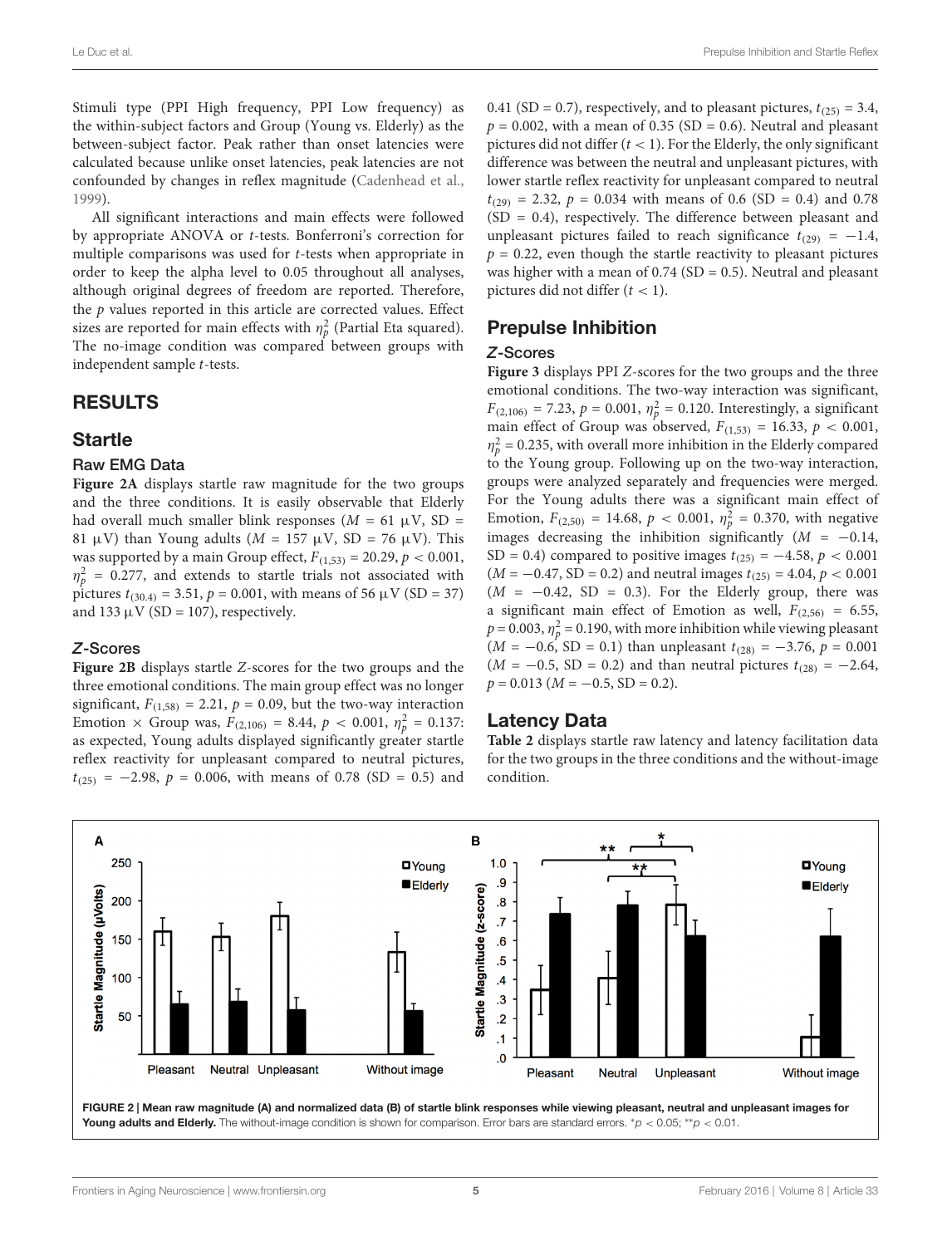| <b>Measures</b>                 | Groups  |          | <b>Conditions</b> |            |          |  |  |
|---------------------------------|---------|----------|-------------------|------------|----------|--|--|
|                                 |         | Pleasant | <b>Neutral</b>    | Unpleasant | No image |  |  |
| Startle Latency in ms (SD)      | Elderly | $*67(7)$ | 64(8)             | 64(8)      | 65(9)    |  |  |
|                                 | Young   | $*59(5)$ | 57 (7)            | 57(4)      | 61(7)    |  |  |
| Latency facilitation in ms (SD) | Elderly | 11(9)    | 5(9)              | 7 (14)     | 6(12)    |  |  |
|                                 | Young   | 3(8)     | 3(8)              | 3(7)       | 6(7)     |  |  |

<span id="page-5-1"></span>TABLE 2 | Latency of the startle reflex and latency facilitation of the prepulse inhibition values (in ms) for all emotional conditions for both groups.

<sup>∗</sup>Startle latency is significantly longer for pleasant images than neural and unpleasant.



#### <span id="page-5-0"></span>Startle Latency

The Elderly group displayed overall longer latencies compared to Young adults, as supported by a main Group effect,  $F_{(1,53)} = 30.8$ ,  $p < 0.001, \eta_p^2 = 0.368$  (Young:  $M = 58 \text{ ms}, \text{ SD} = 4, \text{ Elderly:}$  $M = 65$  ms,  $\text{SD} = 6$ ). A main effect of Emotion,  $F_{(2,106)} = 4.24$ ,  $p = 0.017$ ,  $\eta_p^2 = 0.074$ , revealed that irrespective of the group latency was greater for pleasant pictures ( $M = 63$  ms,  $SD = 7$  ms) than neutral ( $M = 61$  ms,  $SD = 8$  ms,  $t_{(54)} = 2.68$ ,  $p = 0.015$ ) and unpleasant pictures ( $M = 61$  ms,  $SD = 7$  ms,  $t_{(54)} = 2.51$ ,  $p = 0.01$ ). For the no image condition, there was a trend towards a slower reflex in the elderly but the difference was not significant  $t_{(53)} = -1.72$ ,  $p = 0.092$ .

#### Latency Facilitation

On latency facilitation the three-way ANOVA revealed a significant main effect of Group,  $F_{(1,52)} = 6.67$ ,  $p = 0.013$ ,  $\eta_p^2$  = 0.114, with the Elderly group displaying greater latency facilitation (that is, greater shortening of latency because of the prepulse) than Young adults (Elderly:  $M = 8$  ms,  $SD = 6$  ms; Young:  $M = 3$  ms,  $SD = 5$  ms). A significant two-way interaction between Frequency and Group also emerged,  $F_{(1,52)} = 4.40$ ,  $p = 0.041$ ,  $\eta_p^2 = 0.078$ . For low frequency only, the Elderly showed greater latency facilitation ( $M = 9$  ms, SD = 9 ms) than Young adults ( $M = 2$  ms, SD = 7 ms),  $t_{(52)} = -3.14$ ,  $p = 0.003$ .

In order to examine the effect of sex as a confound variable, the analyses were repeated using sex as a covariate. There were no main effect of Sex or interaction with Sex for either startle reactivity or PPI (all  $Fs < 1$ ). The same results (i.e., no effect) was obtained when using Hearing thresholds (low, mid, or high PTAs; all  $Fs \leq 1$ ).

# **DISCUSSION**

Main findings are as follows: (1) emotions modulate sensorimotor gating abilities as assessed by the PPI paradigm; (2) the influence of emotions is different among younger compared to older adults; and (3) remarkably, such preattentional neurophysiological mechanisms are subject to a positivity bias among the elderly population. Indeed, the elderly displayed increased PPI when a positive state was induced whereas young adults displayed a reduced inhibition under negative state conditions. In both groups, the patterns of PPI responses were very different from the effect of emotion on startle reactivity. In agreement with a previous report [\(Feng](#page-7-14) [et al.,](#page-7-14) [2011\)](#page-7-14), we found enhanced startle reactivity in young adults and reduced startle reactivity in the elderly when negative states were induced. These findings are not fully accounted for by the motivational priming hypothesis of [Lang et al.](#page-7-7) [\(1990\)](#page-7-7), that is, that the startle reflex is an aversive or defensive response. Rather, the response seems to be modulated by factors such as age.

The different patterns of response between the PPI and startle reactivity paradigms in both groups argue in favor of two different underlying neurophysiological processes as previously suggested. [Hawk and Cook](#page-7-11) [\(2000\)](#page-7-11) using a similar paradigm in undergraduate students found increased startle reactivity while participants were viewing negative pictures but without effect of emotion on PPI. One possible explanation for the divergence between their PPI results (the only comparable data available) and ours might lie in the stringent criteria used in the present study since we enforced explicit exclusion criteria known to influence the startle reflex such as smoking, hearing thresholds and depression, whereas [Hawk and Cook](#page-7-11) [\(2000\)](#page-7-11) did not specify any exclusion criteria based on health or lifestyle. More importantly, only participants having a 100% response probability for startle trials were included in our analyses, i.e., only those with a startle reflex on every non-rejected startle trials (<2 SD above baseline). This objective criterion was used to maximize the probability of finding an effect of emotion on startle reactivity (which we did, similarly to [Feng et al.,](#page-7-14) [2011\)](#page-7-14) and PPI, both paradigms being investigated—for the first time—in all participants in the present study. Since groups differed in startle reactivity (older adults had smaller blinks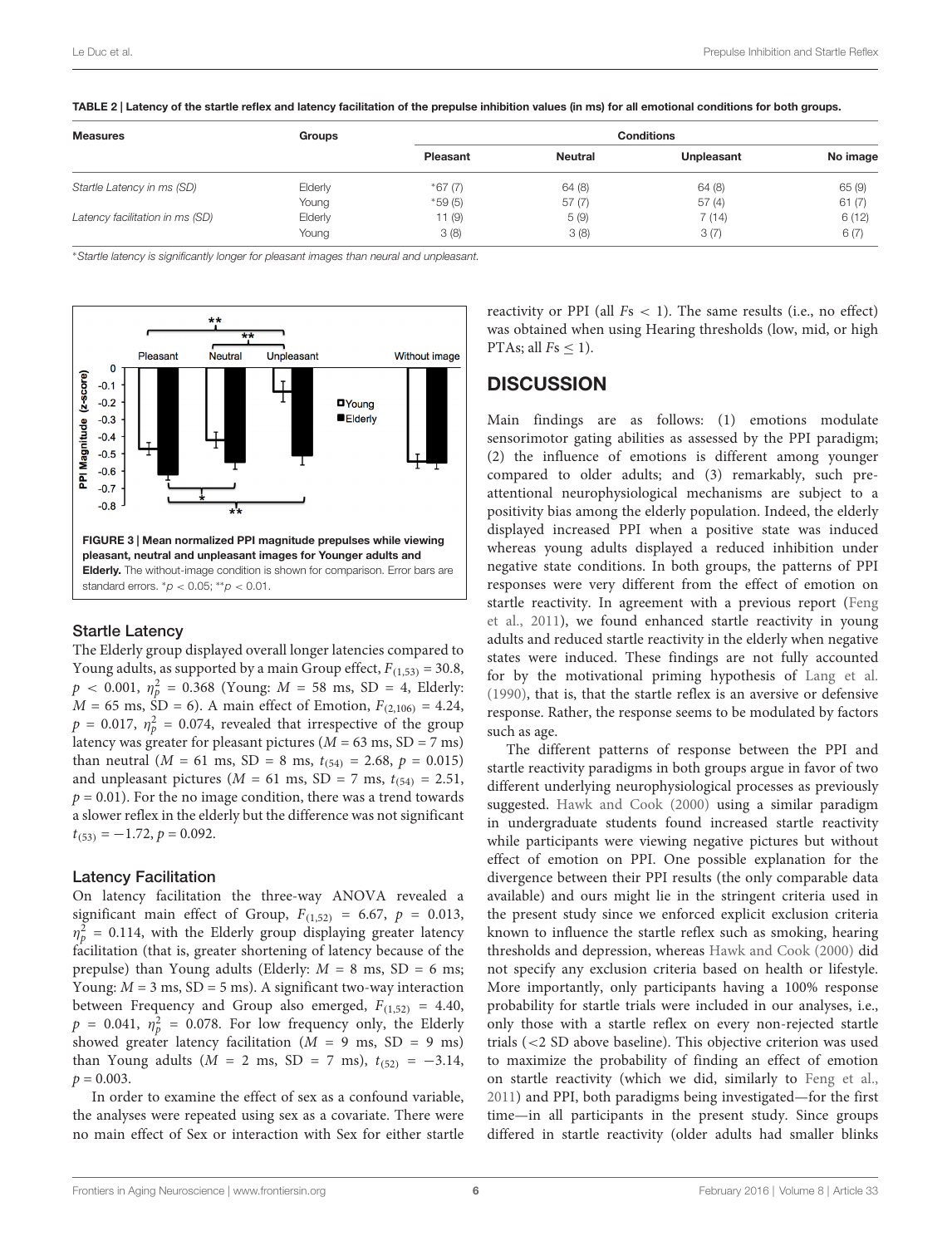than younger ones), this criterion ensured that our study was adequately powered with similar numbers of trials to detect differences between groups. Having examined both types of responses in the same individuals, we are therefore confident in the robustness of our findings. At the same time, the necessity of using such a strict criterion highlights methodological limitations of the startle and PPI techniques to assess emotional influence on sensorimotor gating process. Auditory evoked potentials could be used in follow-up studies looking at the interaction of emotion and aging on sensory gating process to avoid these limitations [\(Broyd et al.,](#page-7-23) [2013;](#page-7-23) [Smith et al.,](#page-7-24) [2013\)](#page-7-24).

Both sensorimotor gating and emotional processing seem to be well preserved in aging, as shown by similar levels of PPI in the no-image condition in young and older adults, and a strong effect of emotion regulation by the prepulse. Older adults have a bias towards positive emotional stimuli and decreased processing of negative emotional stimuli (the positivity effect, [Mather and Carstensen,](#page-7-25) [2005\)](#page-7-25), they remember more positive than negative information than young people [\(Charles et al.,](#page-7-26) [2003\)](#page-7-26) and display reduced late positive potential (LPP) amplitude for negative stimuli [\(Mathieu et al.,](#page-7-27) [2014\)](#page-7-27). When free to look at positive, neutral, or negative pictures, a higher proportion of pictures remembered by older adults consisted of positive than negative information compared with the younger adults. Older adults also display more fixations and of longer duration for positive compared to negative or neutral pictures, a pattern different from younger adults [\(Sasse et al.,](#page-7-28) [2014\)](#page-7-28). A recent meta-analysis including 100 empirical studies on the positivity effect showed that the effect is robust across a wide range of tasks and stimuli [\(Reed et al.,](#page-7-29) [2014\)](#page-7-29). Here, we add new data showing that this positivity effect can be shown at pre-attentive stages. A few brain imaging studies have also shown that older adults display greater amygdala activity for positive vs. negative pictures [\(Mather et al.,](#page-7-30) [2004;](#page-7-30) [Mather and Carstensen,](#page-7-25) [2005\)](#page-7-25). Since both startle reflexes and PPI can be modulated by input from the amygdala [\(Koch,](#page-7-31) [1999\)](#page-7-31), it is likely that the amygdala is one important relay for the effect described here, and that this effect is more easily observable through the simpler neural

## REFERENCES

- <span id="page-6-7"></span>Beck, A. T., Steer, R. A., and Brown, G. K. (1996). Manual for the Beck Depression Inventory-II. San Antonio, TX: Psychological Corporation.
- <span id="page-6-9"></span>Blumenthal, T. D., Cuthbert, B. N., Filion, D. L., Hackley, S., Lipp, O. V., and van Boxtel, A. (2005). Committee report: guidelines for human startle eyeblink electromyographic studies. Psychophysiology 42, 1–15. doi: 10.1111/j.1469- 8986.2005.00271.x
- <span id="page-6-0"></span>Bradley, M. M., Cuthbert, B. N., and Lang, P. J. (1990). Startle reflex modification: emotion or attention? Psychophysiology 27, 513–522. doi: 10.1111/j.1469-8986. 1990.tb01966.x
- <span id="page-6-3"></span>Bradley, M. M., Cuthbert, B. N., and Lang, P. J. (1993). Pictures as prepulse: attention and emotion in startle modification. Psychophysiology 30, 541–545. doi: 10.1111/j.1469-8986.1993.tb02079.x
- <span id="page-6-4"></span>Bradley, M. M., Cuthbert, B. N., and Lang, P. J. (1996a). Lateralized startle probes in the study of emotion. Psychophysiology 33, 156–161. doi: 10.1111/j.1469- 8986.1996.tb02119.x

circuit of the startle reflex. Future studies should look at the contribution of this structure on the processing of emotions on both startle and PPI. A methodological implication of these findings is that since the emotional status can have a significant influence on physiological reactivity, studies looking at the differential effects of age on the acoustic startle and PPI should take into account the emotional state of their participants.

In conclusion, although older adults show a reduced and delayed acoustic startle response compared to young adults (consistent with previous studies, e.g., [Kofler et al.,](#page-7-1) [2001;](#page-7-1) [Ellwanger et al.,](#page-7-32) [2003\)](#page-7-32), their responses are strongly modulated by emotions. Older adults display diminished startle reactivity while viewing unpleasant compared to neutral and pleasant images, which is the reverse pattern from younger adults who display a potentiated reflex while viewing unpleasant images compared to neutral and pleasant images. In addition, older adults display stronger sensorimotor gating while viewing positive compared to neutral or unpleasant images, a pattern different from the younger adults. These results argue in favor of a differential emotional influence on the sensorimotor abilities among young and older adults, with a positivity bias among the latter.

# AUTHOR CONTRIBUTIONS

All authors listed, have made substantial, direct and intellectual contribution to the work, and approved it for publication.

## ACKNOWLEDGMENTS

We thank Nathanaël Lécaudé for programming the tasks described in this article. This research was made possible thanks to a Canadian Foundation Innovation (CFI) Grant. JLD was supported by a studentship from NSERC-Create: training in Auditory Cognitive Neuroscience. PF was supported by studentships from Institut de recherche Robert-Sauvé en santé et sécurité du Travail du Québec (IRSST) and from Fonds de recherche Santé du Québec (FRQS). We thank the Centre de recherche de l'Institut Universitaire de Gériatrie de Montréal (CRIUGM) for help in recruiting elderly participants.

- <span id="page-6-1"></span>Bradley, M. M., Cuthbert, B. N., and Lang, P. J. (1996b). Picture media and emotion: effects of a sustained affective context. Psychophysiology 33, 662–670. doi: 10.1111/j.1469-8986.1996.tb02362.x
- <span id="page-6-5"></span>Bradley, M. M., Drobes, D., and Lang, P. J. (1996c). A probe for all reasons: reflex and RT measures in perception. Psychophysiology 33, S25–S25. doi: 10. 1037/e526132012-091
- <span id="page-6-8"></span>Bradley, M. M., and Lang, P. J. (1994). Measuring emotion: the selfassessment mannequin and the semantic differential. J. Behav. Ther. Exp. Psychiatry 25, 49–59. doi: 10.1016/0005-7916(94) 90063-9
- <span id="page-6-2"></span>Bradley, M. M., and Lang, P. J. (2000). Affective reactions to acoustic stimuli. Psychophysiology 37, 204–215. doi: 10.1111/1469-8986.37 20204
- <span id="page-6-6"></span>Bradley, M. M., and Lang, P. J. (2007). ''The International Affective Picture System (IAPS) in the study of emotion and attention,'' in Handbook of Emotion Elicitation and Assessment, eds J. A. Coan and J. J. B. Allen (New York, NY: Oxford University Press), 29–46.